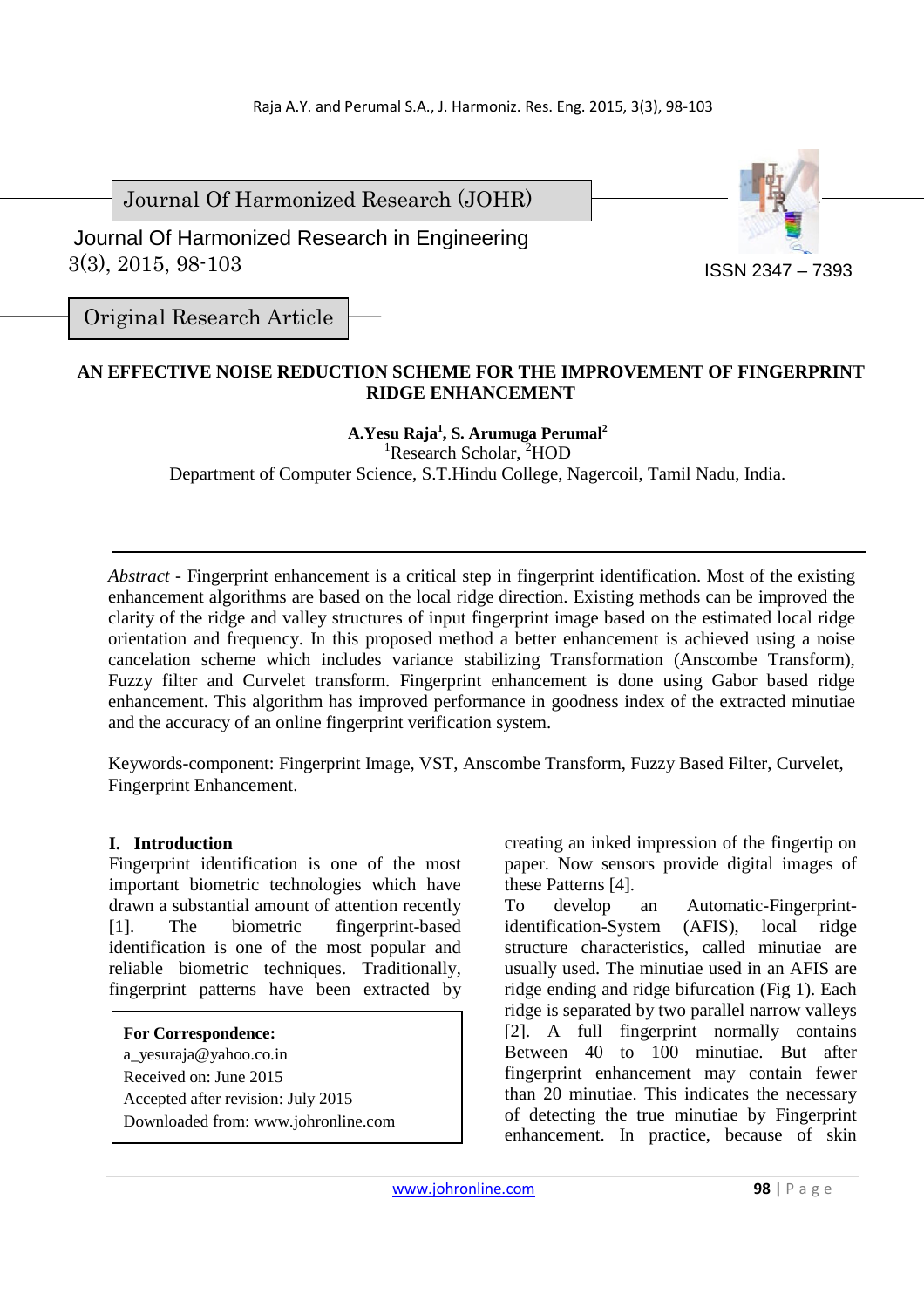conditions and fingerprint acquisition devices, acquired fingerprint image always affected by different noises [3]. Because of these noises the enhancement process is not so accurate. It may generate wrong bifurcation locations and Ridge endings. To increase the fingerprint enhancement quality a better noise reduction scheme is required. This paper proposes a better noise reduction scheme which contains Anscombe transform, Fuzzy filter and Curvelet transform.



**Ridge Ending** 

Fig 1: Ridge Ends and Bifurcations However, the preliminary results show that the VST-Fuzzy-Curvelet method is indeed a promising candidate for Poisson noise removal in fingerprints.

In this paper we mainly exposed, Fingerprint Enhancement using variance stabilizing transform (VST), Fuzzy based filter and Gabor based median filter. After noise reduction the gabor based enhancement used

# II. **Related Work**

Fingerprint Image Enhancement Algorithm and performance evaluation can adaptively improve the clarity of ridge and valley structures of input fingerprint image based on the estimated local ridge orientation and frequency. This fingerprint enhancement algorithm is including Normalization, Local orientation estimation, Local frequency estimation, Region mask estimation and Filtering [1]. Gabor filters to enhance the fingerprint image in wavelet domain and reconstruct the fingerprint. This algorithm proposed following steps, they are

Normalization, Wavelet decomposition, Block orientation estimation and wavelet reconstruction. This algorithm compare with time taken to Hang algorithm [3]. Adaptive orientation consistency-based Gabor filter technique is alternative one. The orientation consistency describes how well the orientation over a neighborhood is consistent with the dominant orientation. This algorithm is used for novel techniques, Adaptive Orientation Consistency based Gabor filter, is proposed for efficiently enhancing noisy fingerprint images. It improves the performance of the minutiae extraction. The method is base on the orientation consistency value to adjust the window size of the Gabor filter among regions [5]. Gabor filter is commonly used for enhancement in which the frequency and Orientation estimation are required for the enhancement. This algorithm is independent of estimation part. Simulation results are included illustrating the capacity. This algorithm is composed of two steps, first is applying Gaussian function that smoothes the image and extracts direction in sub image blocks with maximal variance, then Gabor wavelet is applied on the enhance image based on local frequency [9]. Above this all papers are commonly used for Gabor filter. This is supported for poor quality fingerprint enhancement.

Using morphological filter based fingerprint enhancement, this algorithm is based on tree steps directional decomposition, morphological filter and composition. This algorithm is included, Directional decomposition, morphological filter and Composition. This phase-segmented image is decomposed in D Regions of interested [2]. A hybrid fingerprint enhancement algorithm based on morphological enhancement in the adaptive wavelet transform domain and wave atom denoising. This algorithm has given a better performance than using morphological enhancement. This algorithm is included, following steps that are construct modification, Kuan filtering, Local Normalization, Morphological Enhancement in AWT and wave atom denoising. This approach was evaluated using some texture descriptors applied on the input image [4]. Above [2] and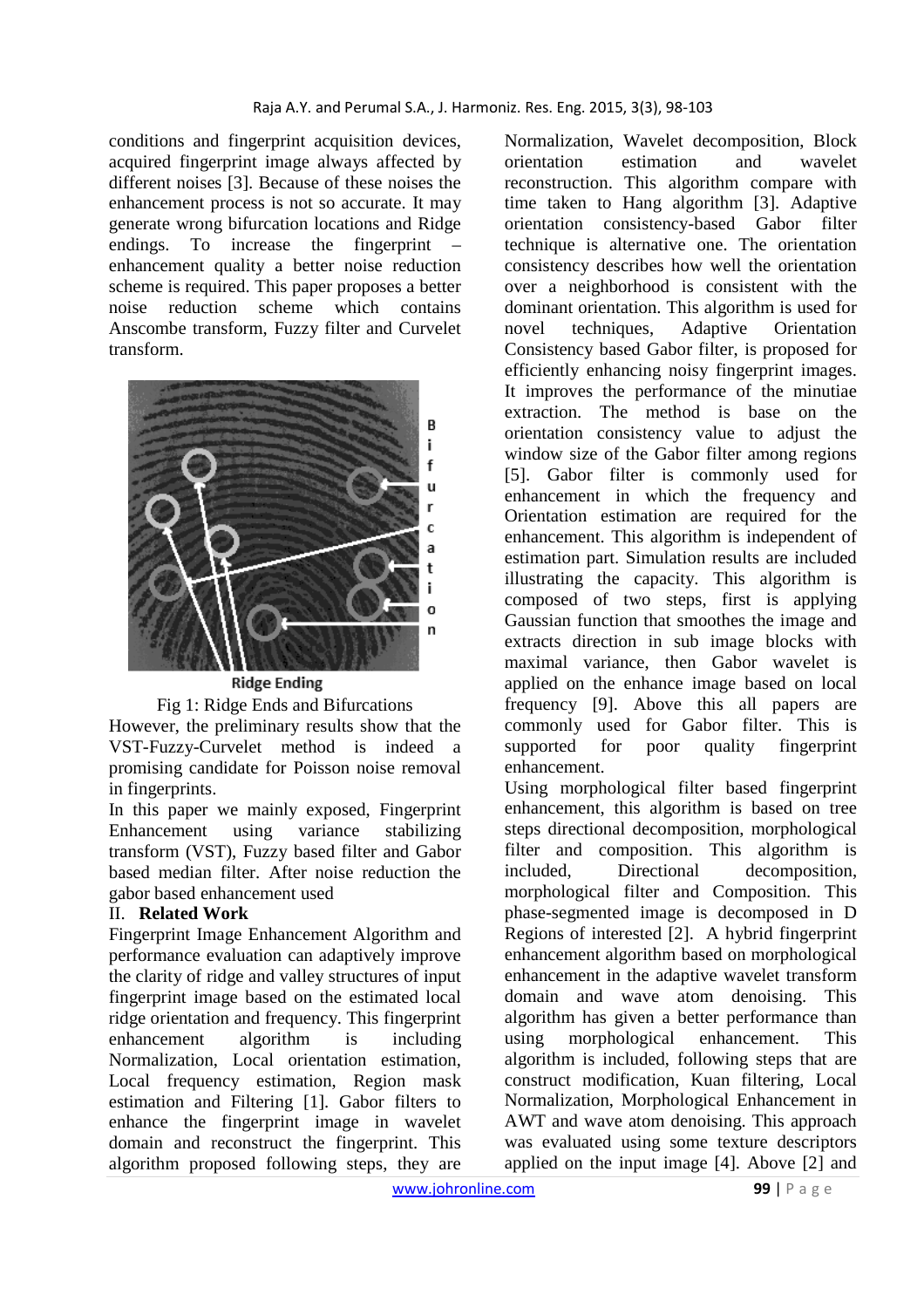[3] papers are mainly used for Morphological filter.

Non-separable filter banks and wavelet based fingerprint enhancement using without underenhancement and over-enhancement. The nontensor product wavelet filter banks with linear phase by using centrally symmetric matrices. Enhancement based on non-separable wavelet filter bank algorithm is to obtain clearer ridge structure to facilitate the feature extraction procedure. There are three major steps in this enhancement algorithm decomposition, wavelet coefficient adjustment and reconstruction [6]. Dyadic scale-space decompose fingerprint into a series of image and organize the image by finger to coarser scheme. Thus a global and integrate interpretation is available and it enables to get rid of the influence of noise to the largest extent [7]. In this paper, DSS is used to decompose the image into two images, the noise is reduced in every image every iteration, reduce the noise and enhance the image.

Probabilistic orientation field Estimation for fingerprint Enhancement Algorithm is capable of delivering precise fingerprint enhancement, is supported for reduced random sensor noise and structured noise. Markov random field is made up of two components. The first components incorporate a global mixture model of orientation field learned from training fingerprint examples. The second component enforces a smoothness constraint over the orientation field in the neighboring regions [8]. In [11] VST-Wavelet combined noise reduction scheme is explained. Another method is explained in [10]. The VST transforms the Poisson image to approximately Gaussian

distributed, and the subsequent denoising can be performed in the Gaussian domain. In this paper VST is used for noise reduction before fingerprint enhancement, this is given the better performance to the fingerprint enhancement [10].

# III. **Proposed Method**

It is sure, that well-noise-reduced fingerprints can support better ridge-enhancement. So this paper proposes a new methodology of fingerprint supportive noise reduction to get better ridge-enhancement. It has 5 main steps. They are

A. Variance Stabilizing Transformation

- B. Fuzzy filter
- C. Curvelet transform process
- D. Inverse VST
- E. Gabor based ridge enhancement

In the proposed method, input fingerprint is chosen by user. That input fingerprint is made as noise-free image after Inverse VST process. This output is enhanced as a ridge enhanced fingerprint using Gabor based method. The overall architecture diagram is seen from Fig 2. From fig 4 we can easily understand the flow of the proposed system.



Fig 2: Overall architecture diagram

# **A. Variance Stabilizing Transformation**

In statistics, the Anscombe transform, named after Francis Anscombe, is a variancestabilizing transformation that transforms a random variable with a Poisson distribution into one with an approximately standard Gaussian distribution. The Anscombe transform can be widely used in fingerprint images where images naturally follow the Poisson law. The Anscombe transform is usually used to preprocess the data in order to have the noise of constant standard deviation so as to apply denoising algorithms. For the Poisson distribution the mean *m* and variance *v* are not independent:  $m = v$ . The Anscombe transform

$$
A:x \to 2\sqrt{x+\frac{3}{8}}
$$

aims at transforming the data so that the variance is set approximately whatever the mean. It transforms Poissonian data to approximately Gaussian data of standard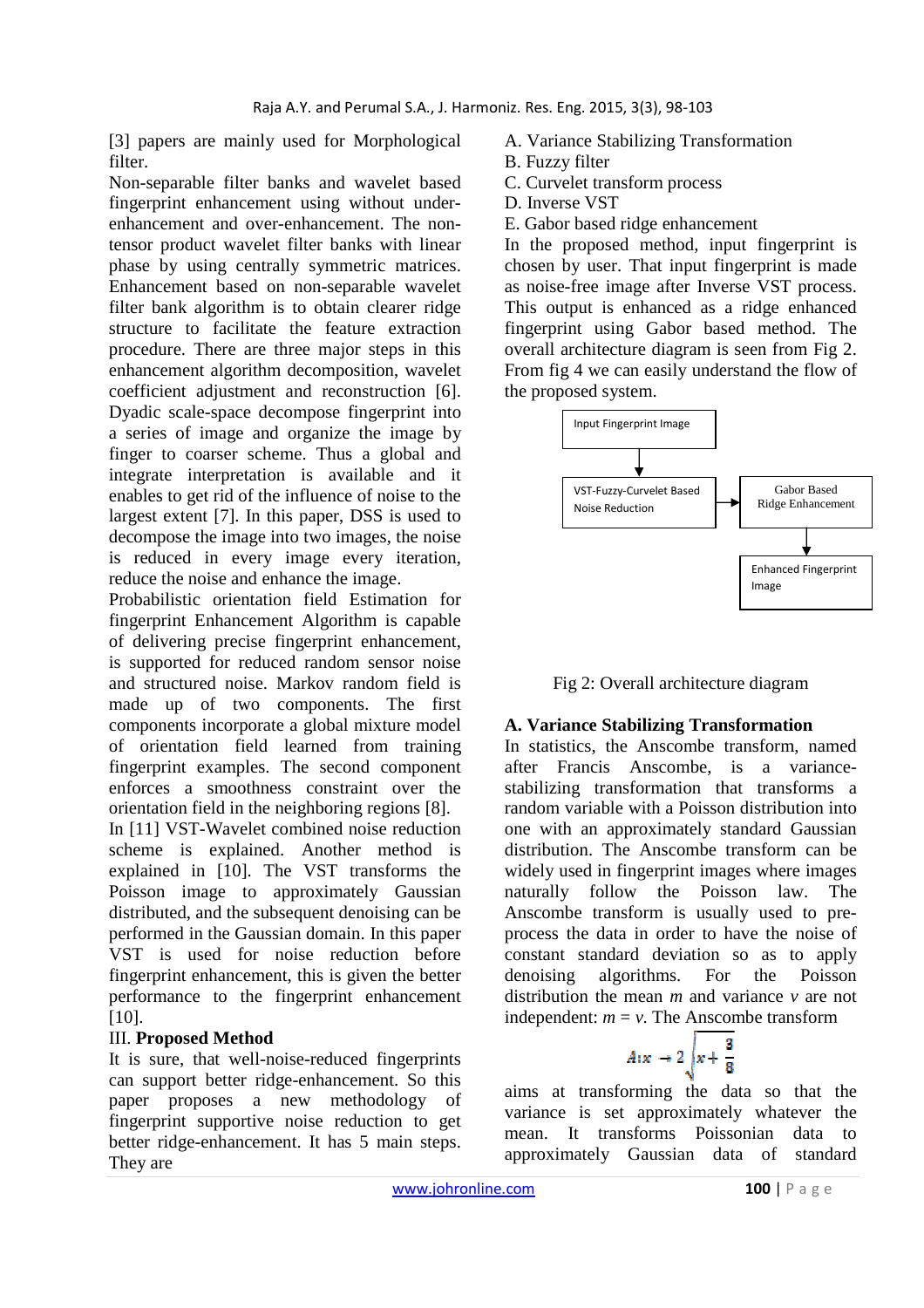deviation. This approximation is valid provided that the mean value *m* of the Poissonian data *x* is larger than 4.

B. Fuzzy filter

The variance stabilized image is further noise reduced using fuzzy filter. This module especially worked for reducing all kinds of impulse noise and other type of noises [12]. This nonlinear filtering technique contains two separated steps: noise detection step and a reduction step that preserves edge sharpness. Based on the concept of fuzzy gradient values, this detection method constructs a fuzzy set *noisiness*. This fuzzy set is represented by a membership function that will be used by the filtering method, which is a fuzzy averaging of neighbouring pixels. The detailed study of this fuzzy filter can be go through by [12].

C. Curvelet transform process

The Fast Discrete Curvelet transform is used in section. The FDCT can sparsely represent the intrinsic features of images having discontinuities along smooth curves. Therefore, it is suitable for denoising applications. Combining the VST, Fuzzy with the FDCT leads to good Poisson image denoising algorithms [10].

After computing the two-dimensional (2-D) discrete Fourier transform (DFT) of the image using the fast Fourier transform (FFT), Curvelet frequency windows at different scales and angles are applied. By computing the 2-D inverse DFT (IDFT) of each windowed output, we obtain the curvelet coefficients. The image can be recovered without error from the curvelet coefficients by inverting each step involved [10].



Fig 3: The data flow of the forward FDCT

# D. Inverse VST

When the Anscombe transform is used in denoising (i.e. when the goal is to obtain from *x* an estimate of *m*), its inverse transform is also needed in order to return the variance-stabilized and denoised data *y* to the original range. Applying the algebraic inverse

$$
A^{-1}: y \rightarrow \left(\frac{y}{2}\right)^2 - \frac{3}{8}
$$

Now we can get the nose-free fingerprint image. This image is the suitable one for next level image enhancement.

E. Gabor based ridge enhancement

 The noise-free image is enhanced in ridge level using this section. This method enhances the ridge and valley portions and gives result with clarity. The main steps are [1]:

- Normalization
- Local orientation estimation
- Local frequency estimation
- Region mask estimation
- Filtering

An input fingerprint image is settled with prespecified mean and variance using normaliation. The orientation image is generated using orientation-estimation process.

The normalized image and orientation image are used to get frequency image. Block-byblock operations are done to classify each block to get region mask. Ridge-and-valley pixels are separated by ridge orientation and ridge frequency using Gabor filter bank. In this way a ridge enhanced fingerprint is obtained.



Fig 4: Block diagram for proposed system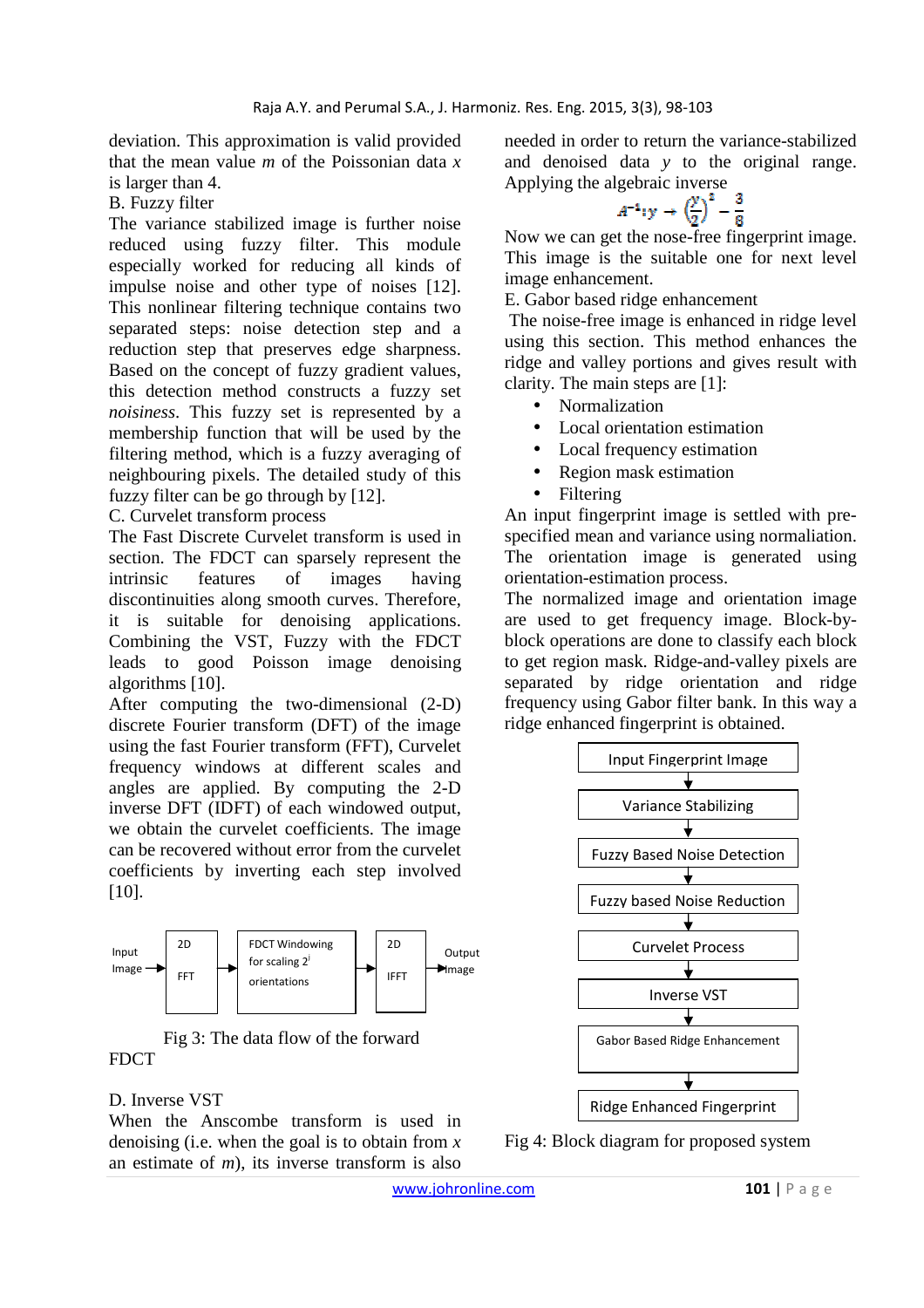#### **IV. Experimental Results and Analysis**

The proposed system is implemented in MATLAB for testing purpose. The test images are taken from FVS 2004 fingerprint database. A Total of 200 images are tested to prove the efficiency of NoiseReduced-Enhanced fingerprint. For comparison purpose a MSVST-Wavelet combined Gabor-based-Ridge-Enhancement method is used.

The VST-Fuzzy-Curvelet noise reduction based ridge-enhancement method takes smart decision on the bifurcation minutiae locations. Those decisions are smarter than the existing method. The Fig 4 clearly shows the better enhancements on ridges when using proposed method. We can see them in the manually rounded marked areas of the Fig 5.



Fig 5: Gainful-changes in the enhancement process:

- Top row  $\rightarrow$  Good quality fingerprint
- Middle row  $\rightarrow$  Fair quality fingerprint
- Bottom row -> Poor quality fingerprint

a) Original fingerprint.

b) MSVST-Wavelet noise reduction combined ridge enhancement output.

c) VST-Fuzzy-Curvelet noise reduction combined ridge enhancement output.

The VST-Fuzzy-Curvelet based noise reduction scheme (Proposed method) improves the truthness (True bifurcations) of enhanced fingerprint. It can be proved from the Table 1.

| <b>Fingerprint</b><br>Quality | <b>Existing</b><br>method | <b>Proposed</b><br>method |
|-------------------------------|---------------------------|---------------------------|
| Good                          |                           |                           |
| Normal                        |                           |                           |
| Poor                          |                           |                           |

#### Table 1: True Minutiae Count representation Table



#### Chart 1: Graph for True Minutiae Count representation

Table 1 for good-type-fingerprint the proposed method found 9 true minutiae (consider only bifurcations) whereas existing-method found only 7 true-minutiae. For the case of Normal and Poor quality fingerprints, the proposed method is very active than the existing method. The time taken analysis is also processed for the proposed method's individual modules such as VST-Fuzzy-Curvelet noise reduction and Gabor-based-ridge-enhancement. The table 2 explores the time-taken for them.

| <b>FVS</b><br>2004<br>database<br>test<br>images | VST-<br><b>Fuzzy-</b><br><b>Curvelet</b><br><b>based</b><br><b>Noise</b><br><b>Reduction</b> | <b>Gabor Based</b><br><b>Ridge</b><br>enhancement | <b>Total</b><br><b>Time</b><br>taken for<br>proposed<br>method<br>(seconds) |
|--------------------------------------------------|----------------------------------------------------------------------------------------------|---------------------------------------------------|-----------------------------------------------------------------------------|
| 102 6                                            | 1.56                                                                                         | 2.46                                              | 4.02                                                                        |
| 104 1                                            | 1.77                                                                                         | 2.79                                              | 4.57                                                                        |
| 107 7                                            | 1.46                                                                                         | 2.66                                              | 4.13                                                                        |

| Table 2: Time taken for the individual modules |
|------------------------------------------------|
| of proposed method.                            |